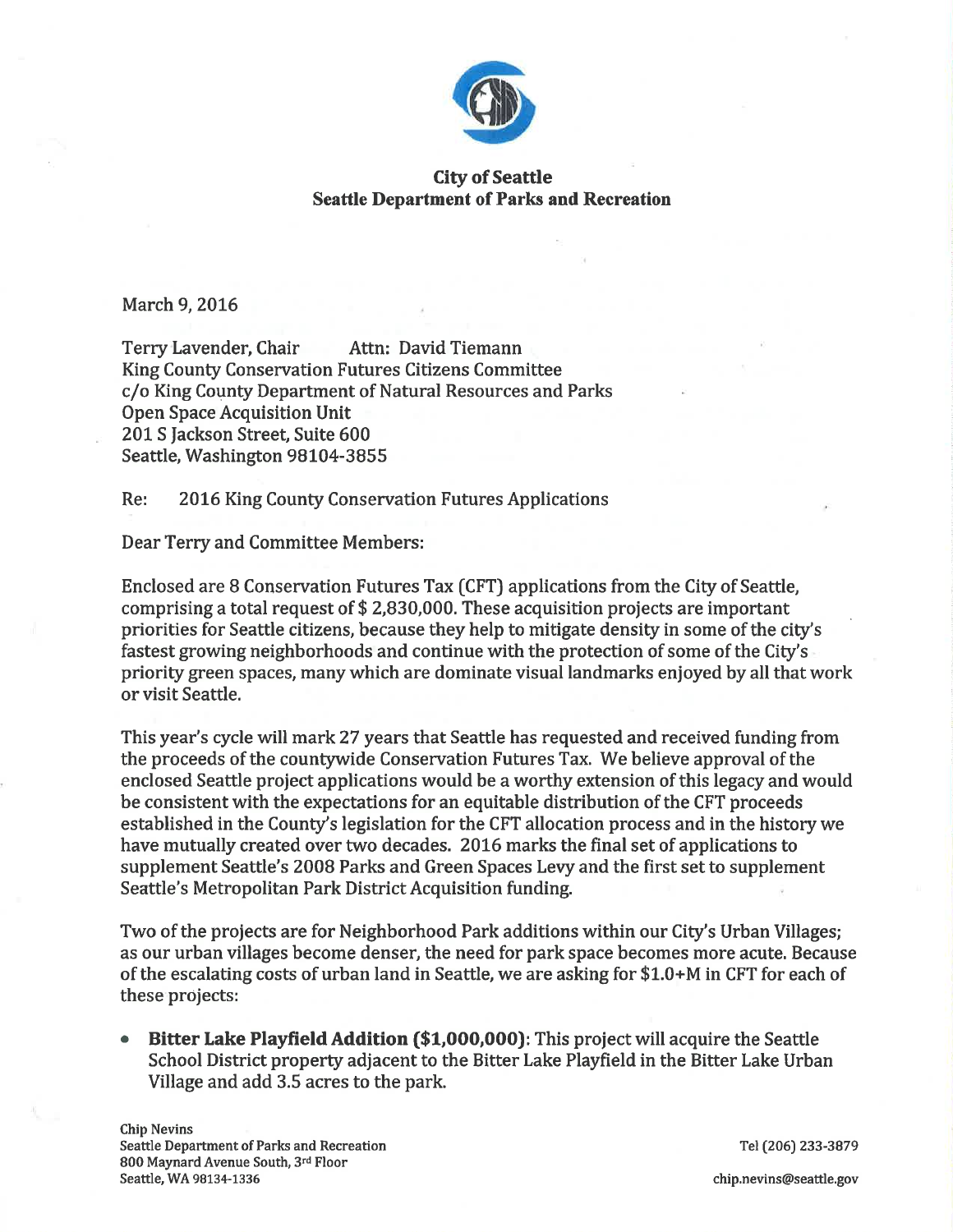Lake City Neighborhood Park Addition (\$1,250,000): This project will acquire the property adjacent to the new neighborhood park in the Lake City Hub Urban Village and more than double the size of the future park. CFT awards funded the acquisition of first property in 2011.

Six of the projects are for greenspaces:

- **Delridge Open Space (\$40,000): Seattle Parks has controls over 115 acres of property** in the Longfellow Creek Watershed with the goal of preserving and enhancing wildlife and fish habitats. The acquisition and eventual restoration of this surplus City Light property will enhance water quality in Longfellow Creek and provide an important environmental education opportunity for the community. a
- Lakeridge Park (\$30,000): Lakeridge Park occupies more than 35 acres of the Taylor Creek watershed and Deadhorse Canyon in southeast Seattle. This inholding will add to public ownership, provide additional protection to the watershed and enhance habitat restoration opportunities.
- Longfellow Creek Greenspace (\$200,000): Longfellow Creek is one of the major urban creeks in the City and home to several species of salmon. This project would consolidate ownership in the Greenspace and aid restoration efforts of Longfellow Creek by Seattle Public Utilities. o
- Madrona Ravine (\$250,000): Seattle Parks acquired the Madrona Ravine properties in the early 1990's to protect the forested ravine that extends through Madrona Park to Lake Washington and the creek that runs through it. The acquisition of the remaining underdeveloped property in Madrona Ravine would add to public ownership in this natural area and enhance wildlife habitat and aid restoration efforts and protection of the creek that runs through it.
- a Magnolia Greenbelt (\$30,000): These to inholding properties will consolidate existing City holdings in the greenbelt and would finish up acquisitions in this greenbelt.
- a North Beach Natural Area (\$30,000): North Beach Natural Area consists of 2 wooded ravines in northwest Seattle. The acquisition of the in-holding property would consolidate ownership in the natural area; protect the creek and aid restoration efforts.

The Conservation Futures Tax contributes a critical portion of Seattle's parks acquisition funding and is essential to our oyerall acquisition strategies. The matching fund sources for Seattle's applications are the Parks and Green Spaces Levy passed by Seattle voters in November 2008 and the Metropolitan Park District passed by Seattle voters in August 2014. A basic premise of both the levy and the Metropolitan Park District, from the viewpoint of the voters and the Citizens Committee that drafted the proposals, was that it would identify Seattle's highest priority parks projects and provide significant base funding as a local match to attract additional funding.